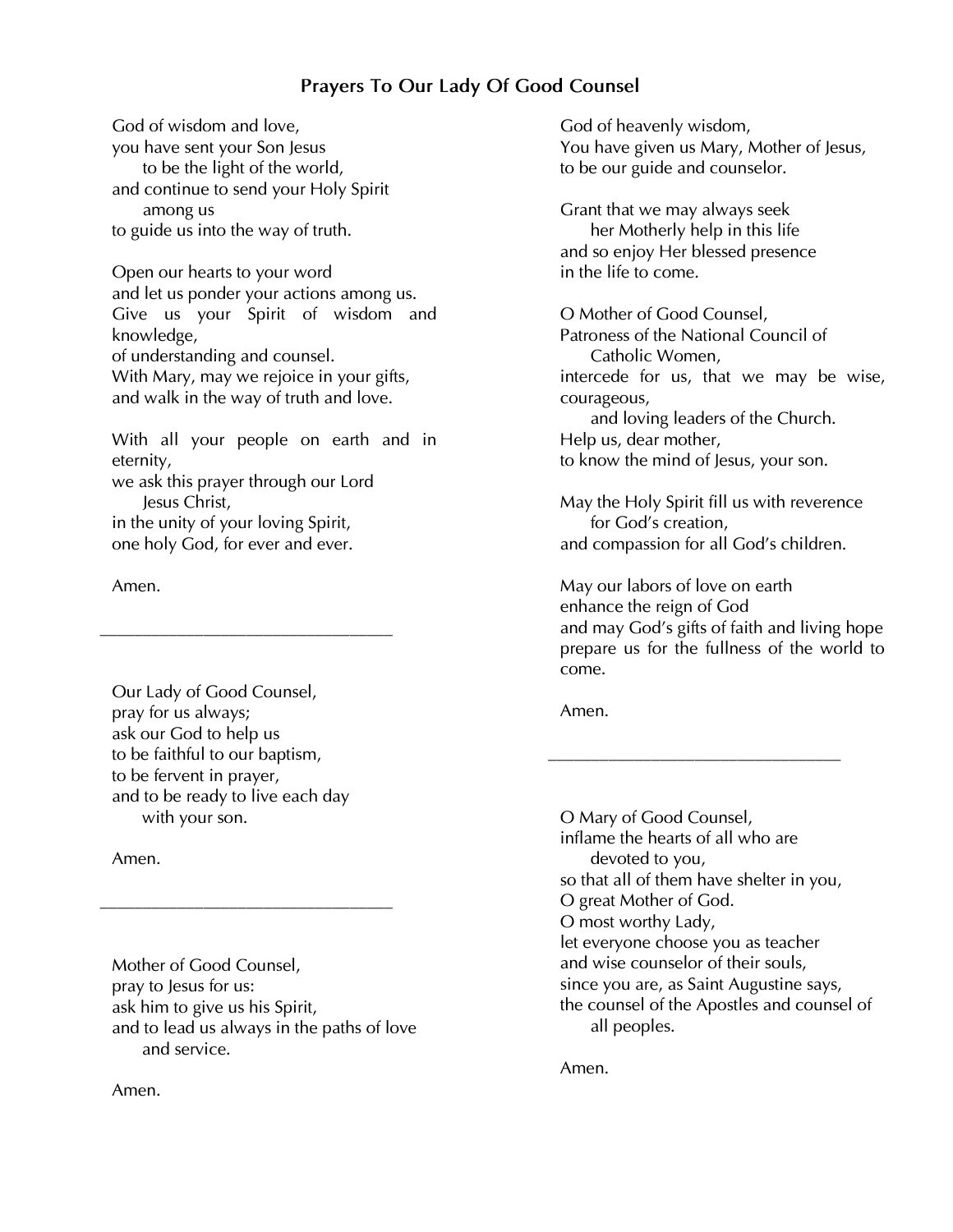# *Prayer To Our Lady Of Good Counsel*

*Most Glorious Virgin, you were chosen by the eternal Counsel to be the Mother of the Eternal Word made flesh. You are the treasurer of divine graces and the advocate of sinners. I who am your most unworthy servant have recourse to you. Graciously be my guide and counselor in this valley of tears.* 

*Obtain for me, through the Precious Blood of your Divine Son, the forgiveness of my sins, the salvation of my soul, and the means necessary to obtain it. Also, obtain for the Holy Church victory over Her enemies and the spread of Jesus' kingdom over the whole earth.*

*Amen.*

## *Prayer To Our Lady Of Good Counsel Pope Pius XII (Pont. 1939-1958)*

*O Holy Virgin, to whose feet we are led by our anxious uncertainty in our search for and attainment of what is true and good, invoking you by the sweet title of Mother of Good Counsel, we beseech you to come to our assistance, when, along the road of this life, the darkness of error and of evil conspires towards our ruin by leading our minds and our hearts astray.* 

*O Seat of Wisdom and Star of the Sea, enlighten the doubtful and the erring, that they be not seduced by the false appearances of good; render them steadfast in the face of the hostile and corrupting influences of passion and of sin.* 

*O Mother of Good Counsel, obtain for us from your Divine Son a great love of virtue, and, in the hour of uncertainty and trial, the strength to embrace the way that leads to our salvation. If your hand sustains us, we shall walk unmolested along the path indicated to us by the life and words of Jesus, our Redeemer; and having followed freely and securely, even in the midst of this world's strife, the Sun of Truth and Justice under your maternal Star, we shall come to the enjoyment of full and eternal peace with you in the haven of salvation.*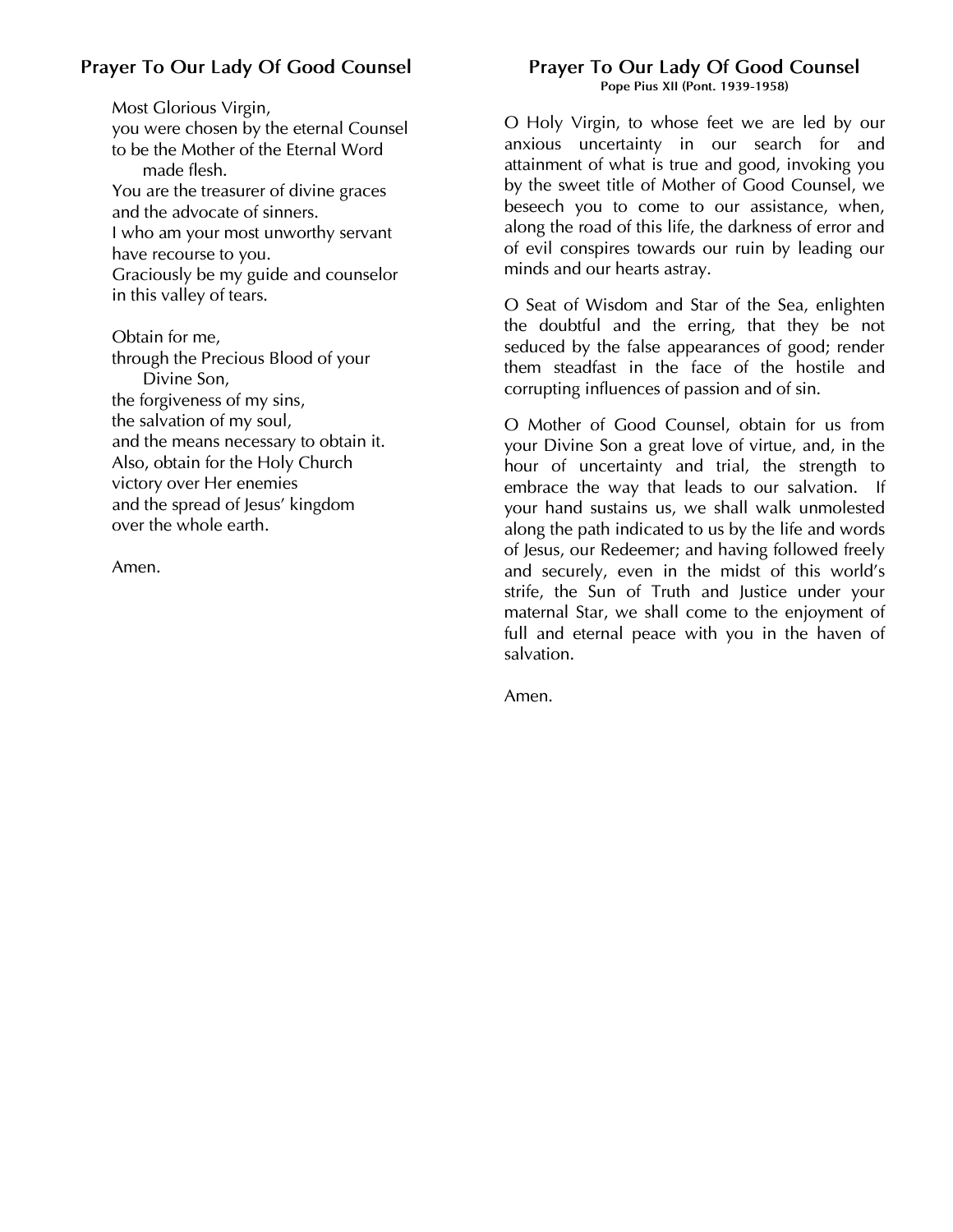#### *Novena To Our Lady Of Good Counsel St. Francis de Sales*

*Mary, Virgin Immaculate and my Mother, who art the Mother of Good Counsel and Mother all-powerful, take me under your guidance, because ignorant and blind as I am, I* am scarcely able to discern the truly good from that which is evil, on account of the *seductions of the devil, my own passions and the false maxims of the world, which draw me from the ways of grace to the paths of perdition. Unless you direct me with the light of your heavenly wisdom I shall not certainly be able to escape eternal misfortune. You, who had the privilege of being on earth the counselor of the Apostles in the establishment of the Church, assist me also by your wise counsels to the end, that I may faithfully discharge all the duties I owe my God and my neighbor. I firmly promise to follow always your counsels, and in my doubts to have recourse to you with confidence. I also promise to cherish a tender devotion to you, as Mother of Good Counsel, so that being guided by your assistance I hope, after the grace of a good life and a happy death, I may be permitted*  to share in the incomparable glory with which God has crowned you, by praising, blessing *and rendering thanks to you for all eternity.*

### *Amen.*

- *V/ . Pray for us, Mother of Good Counsel,*
- *R/ . That we may be made worthy of the promises of Christ.*

*Most Blessed Virgin, worthy to be made mother of God, faithful dispenser of the graces which thy Son deigns to bestow on us in this life, I beseech thee by the love of thy divine Son, my Savior, Jesus Christ, to obtain for me of the Holy Spirit, thy heavenly Spouse, celestial light and good Counsel by which I may know all I ought to do and how I ought to conform myself for the glory of God and the furtherance of my own salvation.*

*Most sacred Virgin, I hope to receive this favor of heaven through thy intercession; for next to God Himself in thee I place my trust.*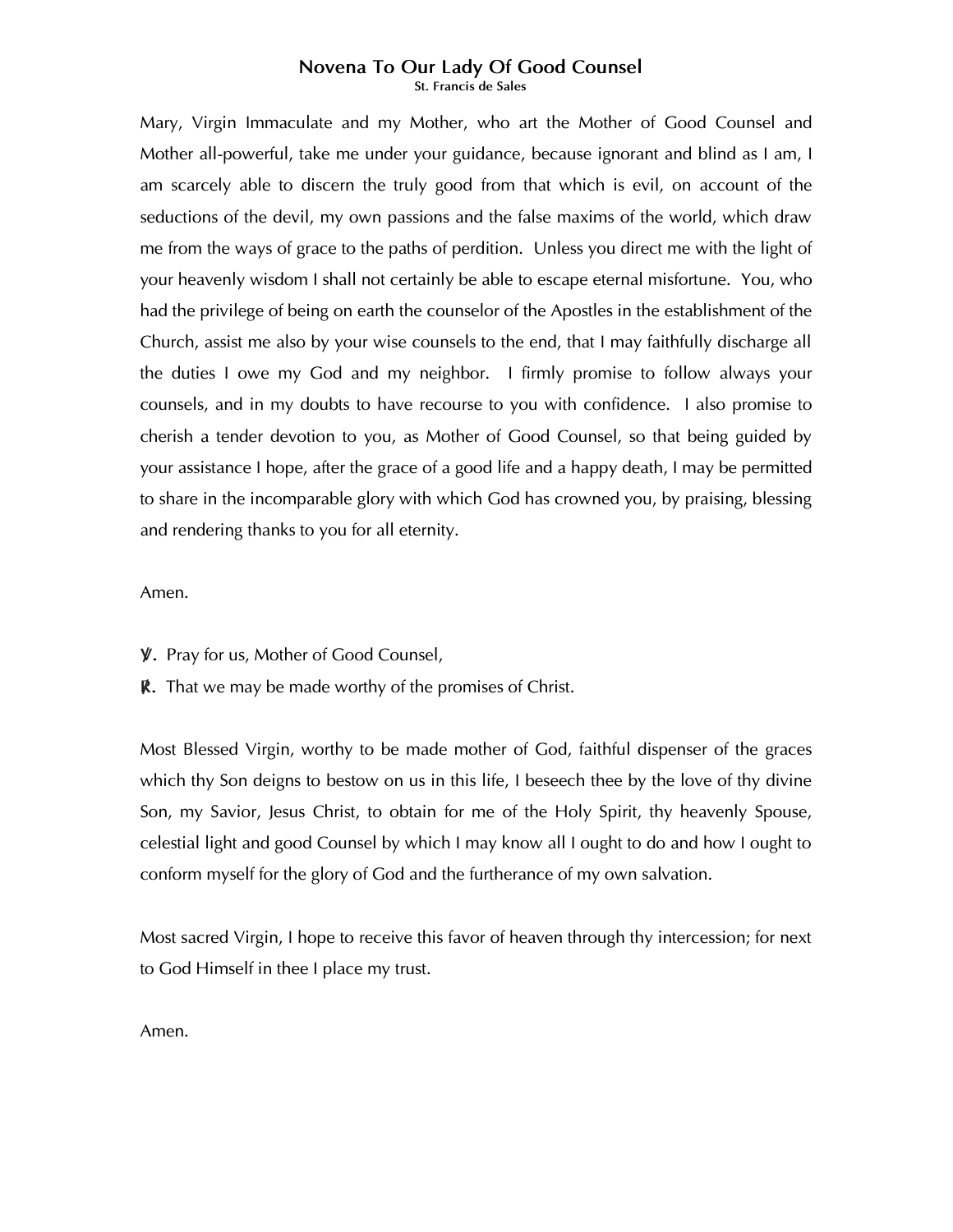## *Litany Of Our Lady Of Good Counsel*

*Lord, have mercy on us Christ, have mercy on us Christ, hear us, Christ, graciously hear us. God, the Father of heaven, have mercy on us. God, the Son, Redeemer of the world, have mercy on us. God, the Holy Spirit, have mercy on us. Holy Trinity, one God, have mercy on us. Holy Mary, pray for us. Holy Mother of God, pray for us. Holy Virgin of Virgins, pray for us. Mother of Good Counsel, pray for us. Daughter of the Heavenly Father, pray for us. Mother of the Divine Son, pray for us. Spouse of the Holy Spirit, pray for us. Temple of the most Holy Trinity, pray for us Dispenser of graces, pray for us. Gate of heaven, pray for us. Queen of Angels, pray for us. Honour of patriarchs, pray for us. Glory of prophets, pray for us. Counselor of apostles, pray for us. Counselor of martyrs, pray for us. Counselor of confessors, pray for us. Counselor of virgins, pray for us. Counselor of all saints, pray for us. Counselor of the afflicted, pray for us. Counselor of widows and orphans, pray for us. Counselor of the sick, pray for us. Counselor of the sorrowful and of prisoners, pray for us. Counselor of the poor, pray for us. Counselor of the needy, pray for us. Counselor in all temptations, pray for us. Counselor of penitent sinners, pray for us. Counselor of the dying, pray for us. In all anxiety and trouble,*

*give us good counsel. In all affairs and necessities, give us good counsel. In all doubts and perplexities, give us good counsel. In all afflictions and adversities, give us good counsel. In all dangers and misfortunes, give us good counsel. In all undertakings and concerns, give us good counsel.*

*In all our needs, give us good counsel. In all crosses and sufferings, give us good counsel. In all temptations and snares, give us good counsel. In persecution and calumny, give us good counsel. In all wrong suffered, give us good counsel. In all dangers of soul and body, give us good counsel. In all the events of our life, give us good counsel. In all sickness and infirmity, give us good counsel. In the hour of death, give us good counsel.*

*Lamb of God, who takes away the sins of the world, spare us, O Lord. Lamb of God, who takes away the sins of the world, graciously hear us, O Lord. Lamb of God, who takes away the sins of the world,* 

*have mercy on us, O Lord.*

*Our Father, Who art in heaven, Hallowed be Thy Name. Thy Kingdom come. Thy Will be done, on earth as it is in Heaven. Give us this day our daily bread. And forgive us our trespasses, as we forgive those who trespass against us. And lead us not into temptation, but deliver us from evil.*

*Bring us good counsel, O Blessed Virgin Mary.*

*O God, the giver of all good and perfect gifts, let us, who seek refuge with Mary, obtain in all our wants, troubles and affairs, good counsel, help and assistance for the sake of Jesus Christ Your Son.*